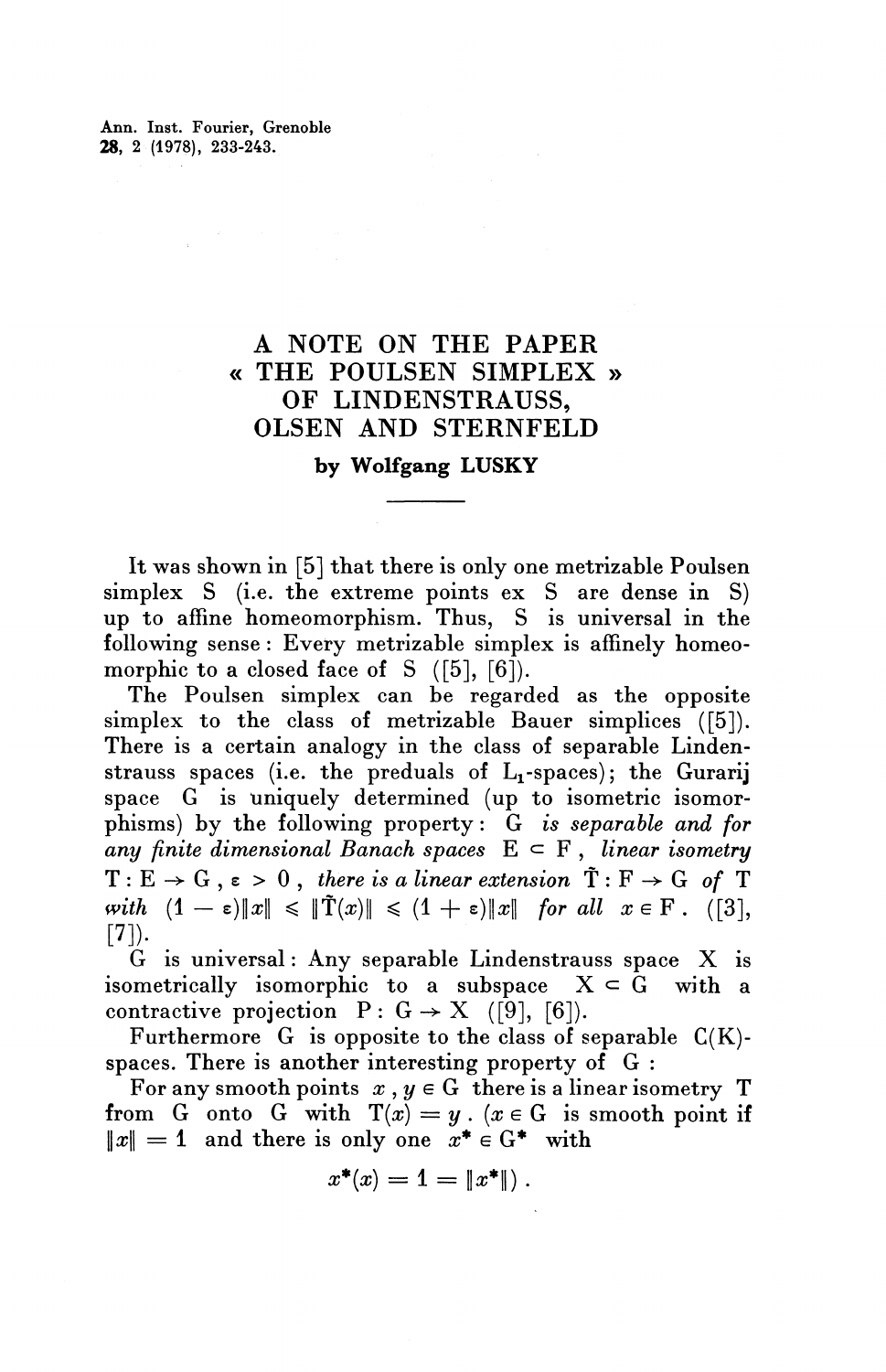In their last remark the authors of [5] point out that here the analogy between G and  $A(S) = \{f: S \rightarrow \mathbb{R} \mid f \text{ affine} \}$ continuous} seems to break down.

The purpose of this note is to show that under the aspect of rotation properties there is still some kind of analogy between  $G$  and  $A(S)$ .

Take  $s_0 \in \text{ex } S$  and consider

$$
A_0(S; s_0) = \{f \in A(S) \mid f(s_0) = 0\},\
$$

for any normed space X let  $B(X) = \{x \in X | ||x|| \leq 1\}$  and  $\delta B(X) = \{x \in X \mid ||x|| = 1\}.$  In particular

$$
\delta B(A(S))_{+} = \{ f \in \delta B(A(S)) \mid f \geq 0 \}
$$

We show:

THEOREM.

(a) Let  $f, g \in \partial B(A(S))_{+}$  so that  $f, 1 - f, g, 1 - g$  are *smooth points of* A(S). *Then there is an isometric isomorphism* T *from* A(S) *onto* A(S) *with*

- $(i) T(f) = g$
- (ii)  $T(A_0(S; s_0)) = A_0(S; s_1)$  where  $f(s_0) = 0 = g(s_1)$
- $(iii)$   $T(1) = 1$

(b) Let  $f \in \partial B(A_0(S; s_0))_+$  and  $g \in \partial B(A_0(S; s_1))$  so that *neither*  $g \le 0$  *nor*  $g \ge 0$  *hold. Then there is no isometric isomorphism*  $T$  *from*  $A(S)$  *onto*  $A(S)$  *with*  $T(f) = g$ .

(c) The elements  $f \in A_0(S; s_0)$ , so that f, 1 — f are smooth *points of* A(S), form a dense subset of  $\delta B(A_0(S; s_0))_+$ .

The proof of the Theorem which is based on a method used in [5] and [7] is a consequence of the following lemmas and proposition 6. From now on let  $s_0 \in \text{ex } S$  be fixed and set  $A_0(S) = A_0(S; s_0)$ . We shall retain a notation of [5]:

By a peaked partition we mean positive elements  $e_1, \ldots, e_n \in A_0(S)$  so that  $\left\| \sum_{i=1}^n \lambda_i e_i \right\| = \max_{i \le n} |\lambda_i|$  for all  $\lambda_i \in \mathbf{R}$ ;  $i \leq n$ . Notice that this definition just means « peaked partition of unity in A(S) » ([5]) if we add  $e_0 = 1 - \sum_{i=1}^{n} e_i$ Call a  $l_{\infty}^n$ -subspace  $E \subset A_0(S)$  ([6]) positively generated Call a  $l^u_{\infty}$ -subspace  $E \subseteq A_0(S)$  ([6]) positively generated if E is spanned by a peaked partition. If  $l^m_{\infty}$ <sup>+1</sup>  $\cong$   $\tilde{E} \subseteq A(S)$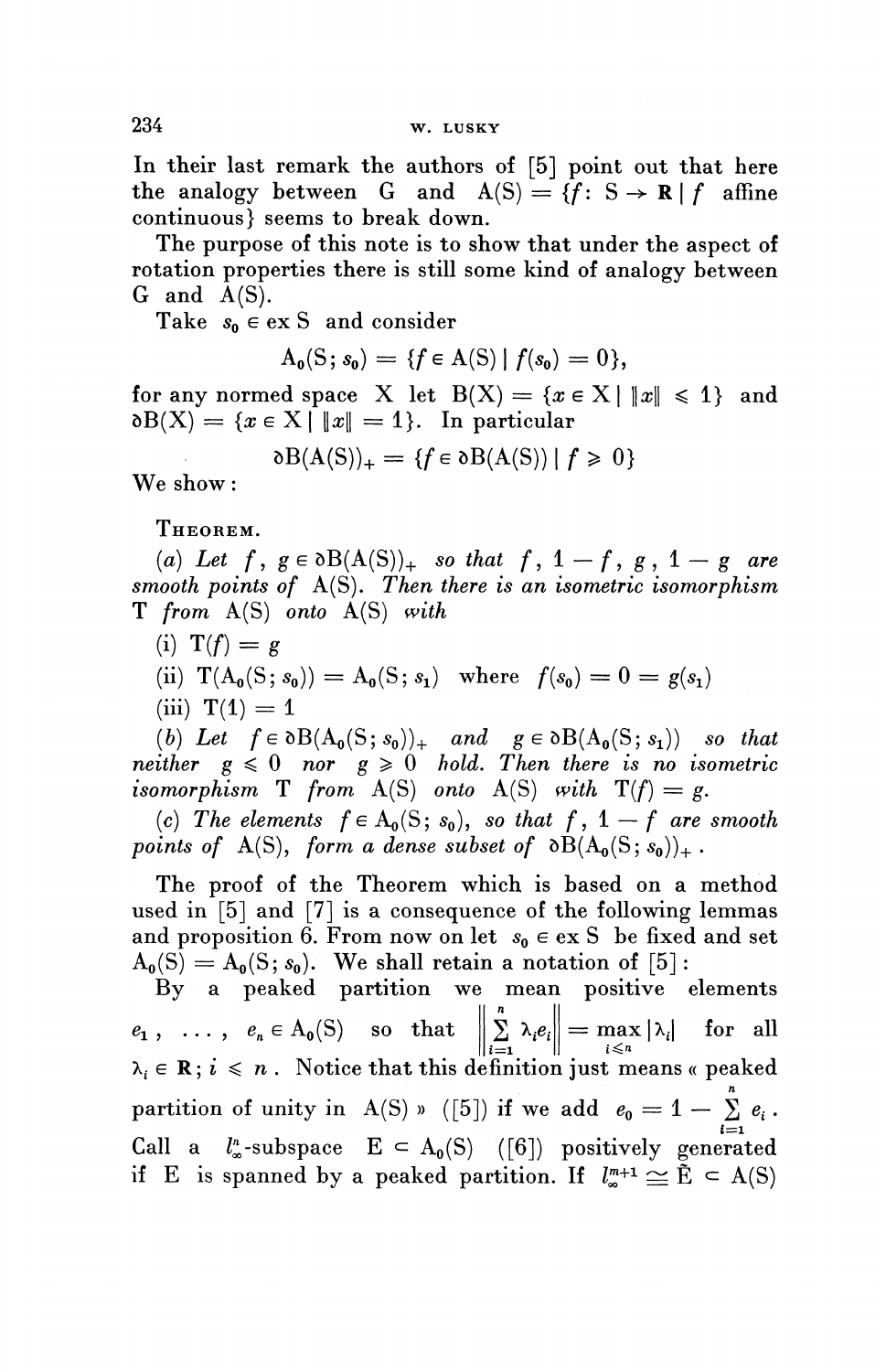is spanned by the peaked partition of unity  $\{f_0, f_1, \ldots, f_m\}$ and contains  $e_0$ ,  $e_1$ , ...,  $e_n$  then we may arrange the indices  $j = 0, 1, \ldots, m$  so that

$$
(*) \qquad e_i = f_i + \sum_{j=1}^{m-n} k_j f_{j+n} ; \qquad i = 0, 1, \ldots, n ;
$$

where  $k_j \ge 0$  for all *j* and  $\sum_{j=1}^{m-n} k_j \le 1$  ([6] Lemma 1.3 (i)).

LEMMA 1. - Let E,  $F \subset A_0(S)$  be finite dimensional *subspaces so that* E *is a positively generated l^-space. For any*  $\epsilon > 0$  there is a positively generated  $l^m_{\infty}$ -space  $\hat{E} \subset A_0(S)$  so *that*  $E \subset \hat{E}$  *and*  $\inf \{\|x - y\| \mid y \in \hat{E}\} \leq \varepsilon \|x\|$  *for all*  $x \in F$ .

*Proof. —* We may assume without loss of generality that F is spanned by positive elements. Let  $\{e_1, \ldots, e_n\}$  be the peaked partition which spans  $E$ . Add  $e_0$  as above. By [3] Theorem 3.1. there is  $l^m_{\infty} \cong \tilde{E} \subset A(S)$  with  $E \subset \tilde{E}$  and inf  ${\{\|x - y\| \mid y \in \tilde{E}\}\leq \varepsilon \|x\| \text{ for all } x \in F$ . Hence  $\tilde{E}$  is positively generated by a peaked partition of unity  $\{f_0, f_1, \ldots, f_m\}$ By  $(*)$   $f_j(s_0) = 0$ ;  $1 \le i \le m$ . Set  $\hat{E} =$  linear span  $\{f_1,\ldots,f_m\}$ .  $\Box$ 

LEMMA 2.  $-$  Let  $l^n_{\infty} \cong E \subset F \cong l^n_{\infty}$  be positively generated *subspaces of*  $A_0(S)$ . Let  $\Phi \in E^*$  be positive. Then there is a *positive extension*  $\tilde{\Phi} \in F^*$  *of*  $\Phi$  *with*  $\|\tilde{\Phi}\| = \|\Phi\|.$ 

*Proof.* — Let  $\{e_i \mid 1 \leq i \leq n\}$  and  $\{f_j \mid 1 \leq j \leq m\}$  be peaked partitions spanning E and F respectively, so that (\*) holds. Define then  $\tilde{\Phi}(f_i) = \Phi(e_i)$  for all  $i = 1, \ldots, n$  and  $\tilde{\Phi}(f_i) = 0$  for all  $j = n + 1, \ldots, m$ .

LEMMA 3. - Let  ${e_{i,n} \in A_0(S) | 1 \le i \le n}$  be a peaked *partition. Suppose that there is a positive*  $\Phi \in \text{ex } B(A_0(S)^*)$ *so that*  $\sum_{i=1}^n \Phi(e_{i,n}) < 1$ . Then there is a peaked partition  ${e_i}_{n+1} \in A_0(S) | 1 \le i \le n+1}$  with *e*

$$
e_{i,n} = e_{i,n+1} + \Phi(e_{i,n})e_{n+1,n+1}
$$

*for all*  $i = 1, ..., n$ .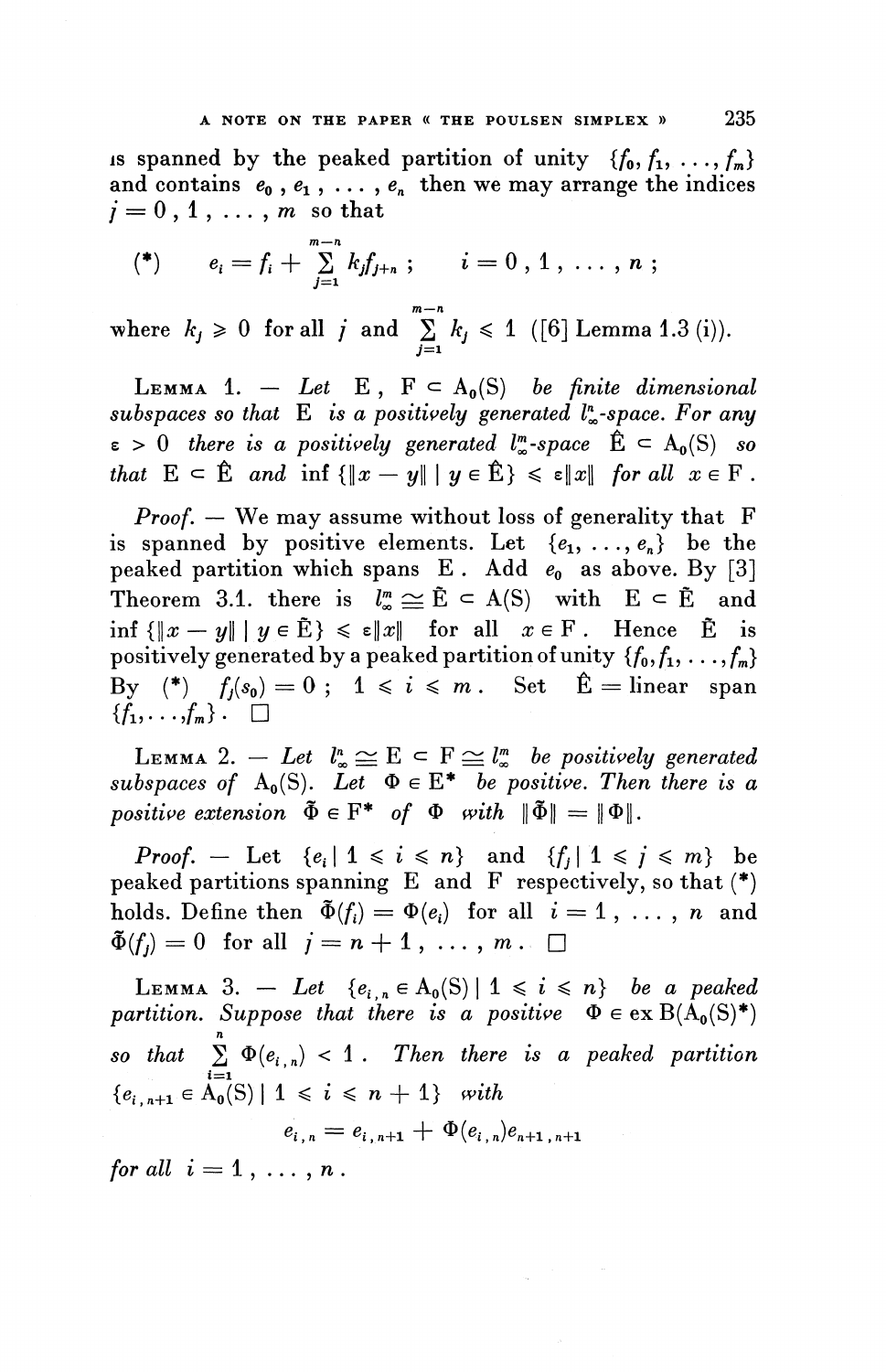*Proof.* – Let  $\Phi_0 \in \text{ex } B(A(S)^*)$  be an element satisfying  $\Phi_0(y) = 0$  for all  $y \in A_0(S)$ . Consider furthermore

$$
\Phi_i \in \text{ex } B(A(S)^*)\,;\qquad i=1,\ldots,n\,\,;
$$

with

$$
\Phi_i \in \text{ex } B(A(S)^*); \qquad i = 1, \ldots, n
$$
  

$$
\Phi_i(e_{j,n}) = \begin{cases} 1 & i = j \\ 0 & i \neq j \end{cases}; \quad j = 1, \ldots, n.
$$

Define the affine  $\omega^*$ -continuous function  $f: H \rightarrow \mathbb{R}$  by  $f(\pm \Phi_i)=0; i=0, 1, \ldots, n; f(\pm \Phi)=\pm 1$  where  $H = \text{conv}({\{\pm \Phi_i \mid i = 0,1, ..., n\}} \text{U} {\{\pm \Phi\}}).$  Set

$$
h_1(y^*) = \min \left\{ \frac{1 - \sum_{i=1}^n \theta_i y^*(e_{i,n})}{1 - \sum_{i=1}^n \theta_i \Phi(e_{i,n})} \middle| \theta_i = \pm 1; i = 1, ..., n \right\}
$$
  

$$
h_2(y^*) = \min \left\{ \frac{1 - y^*(e - e_{i,n})}{\Phi(e_{i,n})} \middle| \Phi(e_{i,n}) > 0; i = 1, ..., n \right\}
$$

and consider  $g(y^*) = \min (h_1(y^*), h_2(y^*), 1 + y^*(e))$ .

Hence  $g: B(A(S)^*) \to \mathbb{R}$  is  $\omega^*$ -continuous, concave and **nonnegative.** In addition,  $f(y^*) \leq g(y^*)$  holds for all  $y^* \in H$ . By [3] Theorem 2.1. there is  $e_{n+1,n+1} \in A(S)$  with

 $y^*(e_{n+1,n+1}) \leq g(y^*)$ 

**for all**  $y^* \in B(A(S)^*)$  and  $y^*(e_{n+1,n+1}) = f(y^*)$  for all  $y^* \in H$ .<br>
Hence,  $||e - [e_{i,n} - \Phi(e_{i,n})e_{n+1,n+1}]|| \le 1$  and

$$
\|e - e_{n+1,n+1}\| \leq 1.
$$

Thus  $0 \le e_{i,n} - \Phi(e_{i,n})e_{n+1,n+1}$  and  $0 \le e_{n+1,n+1}$  for  $i = 1, \ldots, n$ . Furthermore  $\Phi_0(e_{n+1,n+1}) = 0$ , hence  $e_{n+1,n+1} \in A_0(S)$ . That means,  $e_{n+1,n+1}$  and  $e_{i,n} - \Phi(e_{i,n})e_{n+1,n+1}$ are the elements of a peaked partition in  $A_0(S)$ .  $\Box$ 

LEMMA 4. - Let  $r_1$ , ...,  $r_n > 0$  with  $\sum_{i=1}^{n} r_i < 1$  and *c* peaked partition  ${e_{1,n}, \ldots, e_{n,n}} \subset A_0(S)$  be given. Then there *is a positive element*  $\Phi \in \text{ex } B(A_0(S)^*)$  with  $\Phi(e_{i,n}) = r_i$ *for all*  $i \leq n$ .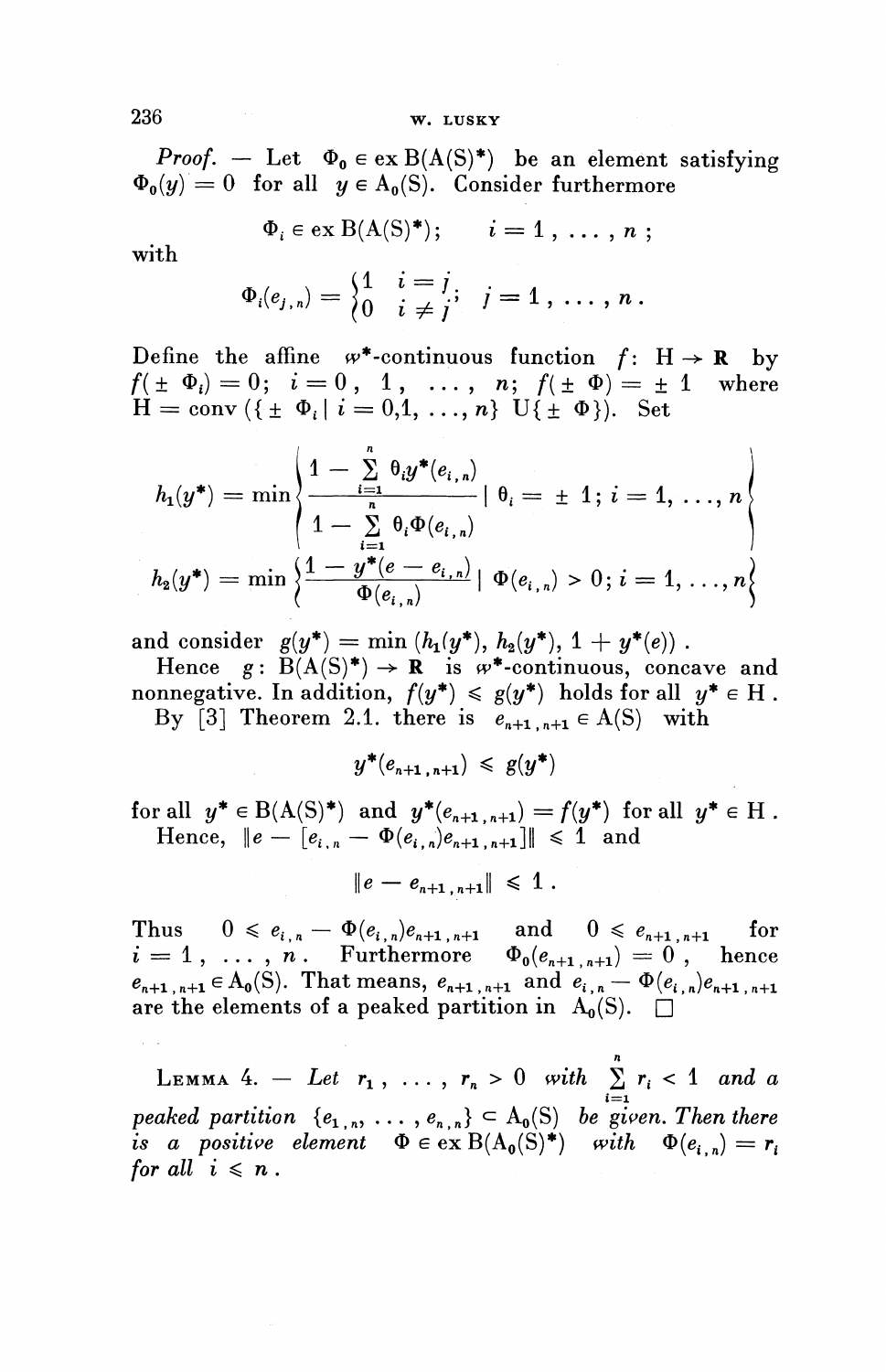*Proof.* – Let  $\{x_n \mid n \in \mathbb{N}\}\$  be dense in  $A_0(S)$ . Set linear span  ${e_{i,n}}$   $i \leq n$ } = E . Define  $\Phi|_E$  by  $\Phi(e_{i,n}) = r_i$  for all  $i$ . Assume that we have defined  $\Phi$  already on a positively generated  $l^m_{\infty}$ -subspace  $\tilde{E} \supset E$  of  $A_0(S)$  so that  $||\Phi_{|\tilde{E}}|| < 1$ . Then there is a basis  ${e_{i,m}} | i \leqslant m$  of E consisting of a peaked partition so that  $\Phi(e_{i,m}) > 0$  for all  $i = 1, ..., m$ . Now, let  $0 < \varepsilon < 1/2^{m+1} \left(1 - \sum_{i=1}^{m} \Phi(e_{i,m}) \right)$  There is a positive linear extension  $\Psi \in \text{ex } \dot{B}(A_0(S)^*)$  of  $\phi$  by Lemma 1 and **Lemma 2. We derive from**  $\overline{ex S} = S$  **that**  $ex B(A_0(S)^*)_+$  is  $w^*$ -dense in  $B(A_0(S)^*)_+$ . It follows that there is  $\Omega \in \text{ex } B(A_0(S)^*)_+$  with  $\Phi(e_{i,m}) \geq \Omega(e_{i,m})$  for all  $i=1,\ldots,m$ and with  $\sum_{i=1}^m |\Omega(e_{i,m}) - \Phi(e_{i,m})| \leq \varepsilon$ . We infer from Lemma 3 that there is peaked partition

$$
\{e_{i,m+1}\in A_0(S)\mid i=1,\ldots,m+1\}
$$

 ${e_{i,m+1} \in A_0(S) | i = 1, ..., m+1}$ <br>with  $e_{i,m} = e_{i,m+1} + \Omega(e_{i,m})e_{m+1,m+1}; i = 1, ..., m.$  Set  $e_{i,m} = e_{i,m+1} + \Omega(e_{i,m})e_{m+1,m+1}; \ \ i = 1, \ldots, \ m$ . Set  $E_{m+1} = \text{span} \{e_{i,m+1} | i \leqslant m+1\}$  and extend  $\Phi$  linearly by defining  $\Phi(e_{m+1,m+1}) = (1 + 2^{-m})^{-1}$ . Hence  $\Phi_{E_{m+1}} = \sum_{m=1}^{\infty} e_{m+1,m+1}$ Find a positively generated  $\lim_{m+1} x^m + \lim_{m+1} y^m = \lim_{m \to \infty} F$  = A<sub>0</sub>(S) with  $E_{m+1} \subset F$  and inf  $\{\|x_k - y\| \ |y \in F\} \leq (m + 1)^{-1} \|x_k\|$  for all  $E_{m+1} \subset F$  and  $\inf \{||x_k - y|| |y \in F\} \leq (m+1)^{-1}||x_k||$  for all  $k \leq m$ . Continue this process with F instead of E. Finally we obtain an increasing sequence  $E_m \nightharpoonup A_0(S)$  of positively generated  $l^m_\infty$ -spaces so that  $A_0(S) = \overline{UE}_m$  where m runs through a subsequence of N . Furthermore there are peaked partitions  $\{e_{i,m} \in \mathbb{E}_m | i \leqslant m\}$  so that  $\lim \Phi(e_{m,m}) = 1$ . The latter condition implies that  $\phi$  is a positive extreme point of  $B(A_0(S)^*)$ .

COROLLARY. — Let  $e_{i,n} \in A_0(S)$  be a peaked partition and let  $0 < r_i$ ;  $i = 1, \ldots, n$ ; be real numbers with  $\sum_{i=1}^{n} r_i < 1$ . Then *there is a peaked partition*  $\{e_{j,n+1} \in A_0(S) | j = 1, ..., n+1\}$ <br> *with*  $e_{i,n} = e_{i,n+1} + r_i e_{n+1,n+1}; i = 1, ..., n$ .

*Remark.* — If we omit «  $\sum_{i=1}^{n} r_i < 1$  » then the above corollary is no longer true (see [7], remark after the corollary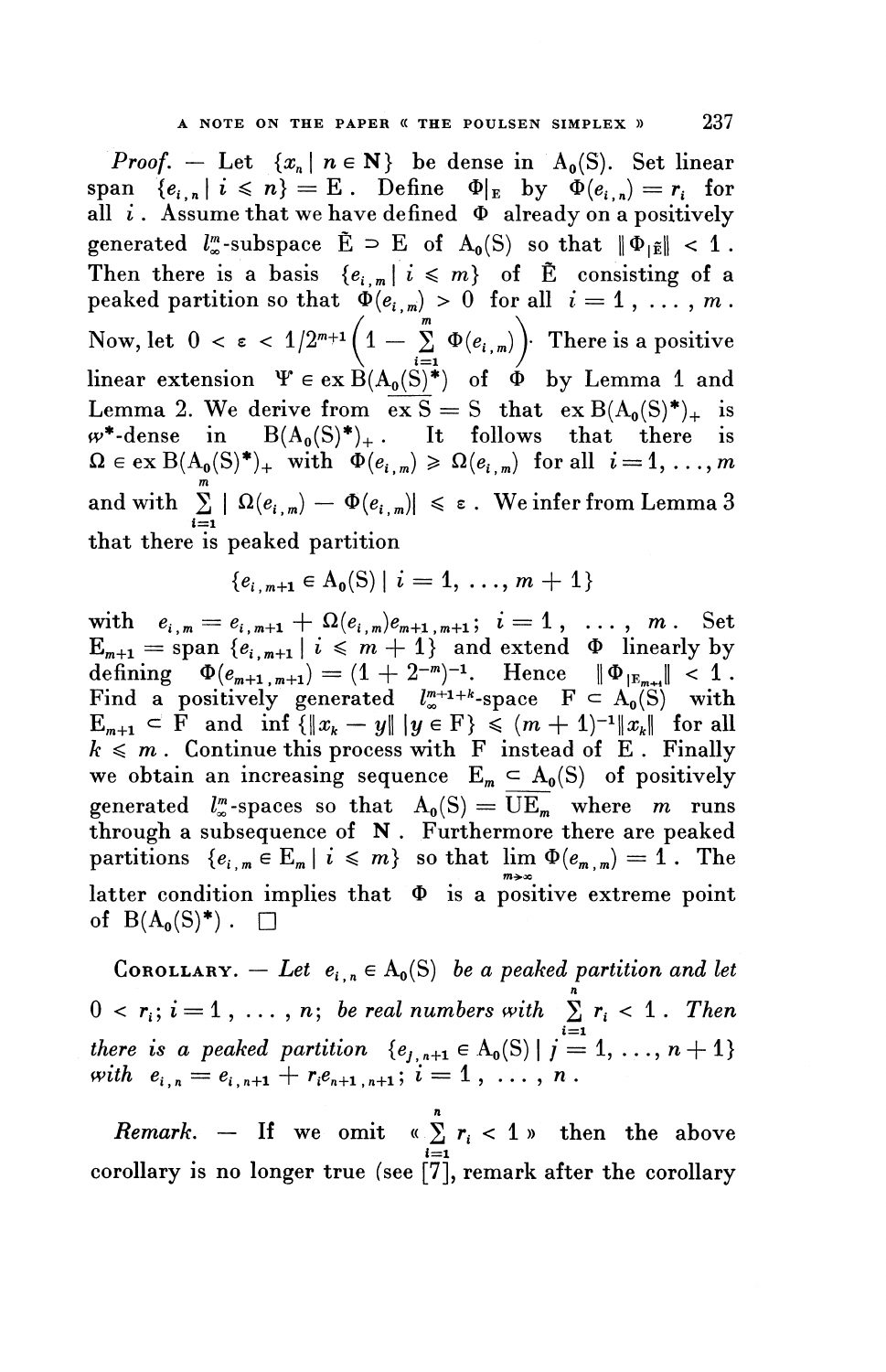## **238 W. LUSKY**

of Lemma 2). The previous corollary does not hold either if we drop  $\kappa$  0 <  $r_i$  for all *i* ». This follows from the next lemma.

LEMMA 5. — Let 
$$
s_0 \in \text{ex } S
$$
 be fixed. Then the set  

$$
\Lambda(S, s_0) = \{f \in B(A_0(S, s_0)) \mid f
$$

*and*  $1 - f$  *are smooth points of* A(S)} *is dense in*  $\delta B(A_0(S, s_0))_+$ .

*Proof.* – Let  $g \in \partial B(A_0(S, s_0))_+$  and  $s_1 \in \text{ex } S$  so that *g***<sub>(s<sub>1</sub>)</sub> = 1 • Set**  $f = \text{conv} (\{s_0, s_1\})_+$  **and**  $s_1 \in \text{ex } S$  **so that**  $g(s_1) = 1$ **. Set**  $f = \text{conv} (\{s_0, s_1\})$ **. Let**  $\{x_n \mid n \in \mathbb{N}\}$  **be**  $g(s_1) = 1$ . Set  $F = \text{conv}(\{s_0, s_1\})$ . Let  $\{x_n \mid n \in \mathbb{N}\}$  be dense in  $\{x \in A_0(S, s_0) \mid \|x\| \leq 1; x|_F = 0\}$ . Define the affine continuous function  $h: \mathbf{F} \to \mathbf{R}$  by  $h(s_0) = 0$ ,  $h(s_1) = 1$ .  $\text{Furthermore let } f_1(s) = 1 - 1/2 \sum_{n=1}^{\infty} 2^{-n} (x_n(s))^2 \text{ and }$ 

$$
f_2(s) = 1/2 \sum_{n=1}^{\infty} 2^{-n} (x_n(s))^2
$$

for all  $s \in S$ . Then  $f_1$  and  $f_2$  are continuous;  $f_1$  is concave,  $f_2$  is convex. Furthermore  $f_2(s) \leq h(s) \leq f_1(s)$  for all  $s \in F$ . Hence there is an affine, continuous extension  $\hbar$ : S  $\rightarrow$  **R** of *h* with  $f_2(s) \leq \tilde{h}(s) \leq f_1(s)$  for all  $s \in S$  ([1], [2]).

Thus  $\bar{h}(s_0) = 0$ ,  $\bar{h}(s_1) = 1$ ,  $0 < \bar{h}(s) < 1$  for  $s \neq s_0$ ,  $s_1$ . Thus  $h(s_0) = 0$ ,  $h(s_1) = 1$ ,  $0 <$ <br>Then  $\lim_{\varepsilon \to 0} \frac{(1-\varepsilon)g+\varepsilon\hbar}{\|(1-\varepsilon)g+\varepsilon\hbar\|} = g$ .

Now, if we take  $e_1, i \in \Lambda(S, s_0)$  and suppose that there is  $\Phi \in \text{ex } B(A_0(S, s_0)^*)$  with  $\Phi(e_{1,1}) = 0$  then there must be  $s_1 \in \text{ex } S$  with  $s_1 \neq s_0$  so that  $e_{1,1}(s_1) = 0$ , which is a contradiction. This concludes our above remark.

PROPOSITION 6. — *Let S be the Poulsen simplex and s* ,  $\tilde{s} \in \text{ex } S$ . Consider  $x \in \Lambda(S, s)$  and  $y \in \Lambda(S, \tilde{s})$ . Then there is *an isometric (linear and order-) isomorphism* T :

$$
A_0(S, s) \to A_0(S, \tilde{s}) \quad (onto) \ with \quad T(x) = y.
$$

*Proof.* – In the following we set  $X = A_0(S, s)$  and  $Y = A_0(S, \tilde{s})$ . We claim that there are peaked partitions

$$
\{e_{i,n} \mid i \leq n\} \subset X, \quad \{f_{i,n} \mid i \leq n\} \subset Y; \quad n \in \mathbb{N};
$$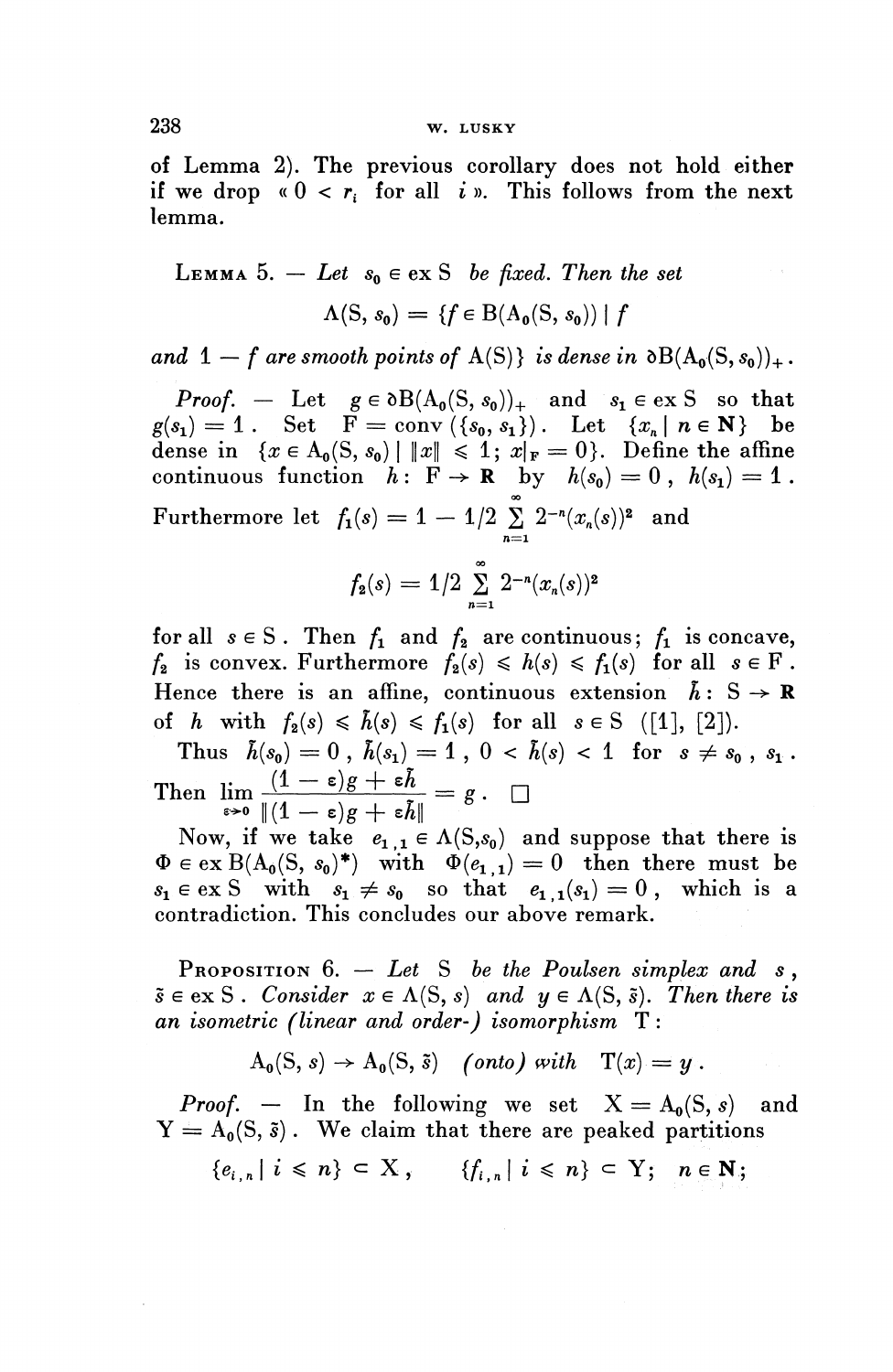(1) 
$$
e_{i,n} = e_{i,n+1} + a_{i,n}e_{n+1,n+1}
$$

$$
f_{i,n} = f_{i,n+1} + a_{i,n}f_{n+1,n+1}
$$

$$
0 < a_{i,n}; \quad i \leq n; \quad \sum_{i=1}^{n} a_{i,n} < 1; \quad n \in \mathbb{N};
$$

$$
e_{1,1} = x; \quad f_{1,1} = y.
$$

For this purpose we construct peaked partitions

$$
\{e_{i,n}^{(j)}\mid i\leq n\} \subset X
$$

 ${f^{(j)}_{i,n} | i \leq n} \subset Y; n \in \mathbb{N}; j \leq n; \text{ such that}$ 

(2)  
\n
$$
e_{i,n}^{(j)} = e_{i,n+1}^{(j)} + a_{i,n}e_{n+1,n+1}^{(j)}
$$
\n
$$
f_{i,n}^{(j)} = f_{i,n+1}^{(j)} + a_{i,n}f_{n+1,n+1}^{(j)}
$$
\n
$$
||e_{i,n}^{(j)} - e_{i,n}^{(j+1)}|| \leq 2^{-j}
$$
\n(3')  
\n
$$
||f_{i,n}^{(j)} - f_{i,n}^{(j+1)}|| \leq 2^{-j}.
$$

We proceed by induction :

Let  $\{x_n \mid n \in \mathbb{N}\}$  be dense in X and let  $\{y_n \mid n \in \mathbb{N}\}$  be dense in Y . Assume that

$$
\{e_{i,k}^{(p)} \mid i \leq k\}, \quad \{f_{i,k}^{(p)} \mid i \leq k\}
$$

and  $0 < a_{i,j}$ ;  $j = 1, \ldots, n - 1$ ;  $k \leq p$ ;  $k, p = 1, \ldots, n$ ; have been introduced already such that  $e^{\scriptscriptstyle(n)}_{1,1} = x$  and  $f^{\scriptscriptstyle(n)}_{1,1} = y$ . share been introduced already such that  $e_{1,1}^{(n)} = x$  and  $f_{1,1}^{(n)}$ <br>Set  $E_n = \text{Span } \{e_{i,n}^{(n)} | i \leq n\}$ ;  $F_n = \text{Span } \{f_{i,n}^{(n)} | i \leq n\}$ 

(\*) There are positively generated  $l_{\infty}^{k}$ -subspaces  $E_{k} \subset X$ with  $E_{k-1} \subset E_k$ ;  $k = n + 1$ , ..., m; so that

(4) inf 
$$
\{\|x_j - x\| \mid x \in \mathbb{E}_m\} \leq 2^{-n} \|x_j\|
$$
;  $j = 1, \ldots, n$ .

Consider a system of peaked partitions  ${e_{i,k}^{(k)}} | i \leq k$  spanning  $E_k$  and real numbers  $0 \leq b_{i,k}$  with

(5) 
$$
e_{i,k-1}^{(k-1)} = e_{i,k}^{(k)} + b_{i,k-1} e_{k,k}^{(k)}
$$
;  $\sum_{i=1}^{k-1} b_{i,k-1} \leq 1$ ;   
  $k = n+1, \ldots, m$ .

Notice that (6)  $0 < \sum_{i=1}^{k-1} b_{i,k-1}$  for all  $k$ .

Since otherwise there is  $\Phi \in \text{ex } B(X^*)$  with  $\Phi|_{E_{k-1}} = 0$ and  $\Phi(e^{(k)}_{k,k}) = 1$ . As  $x \in E_{k-1}$ , there are two different *s*,  $s_1 \in \text{ex } S$  with  $x(s) = x(s_1) = 0$ , a contradiction.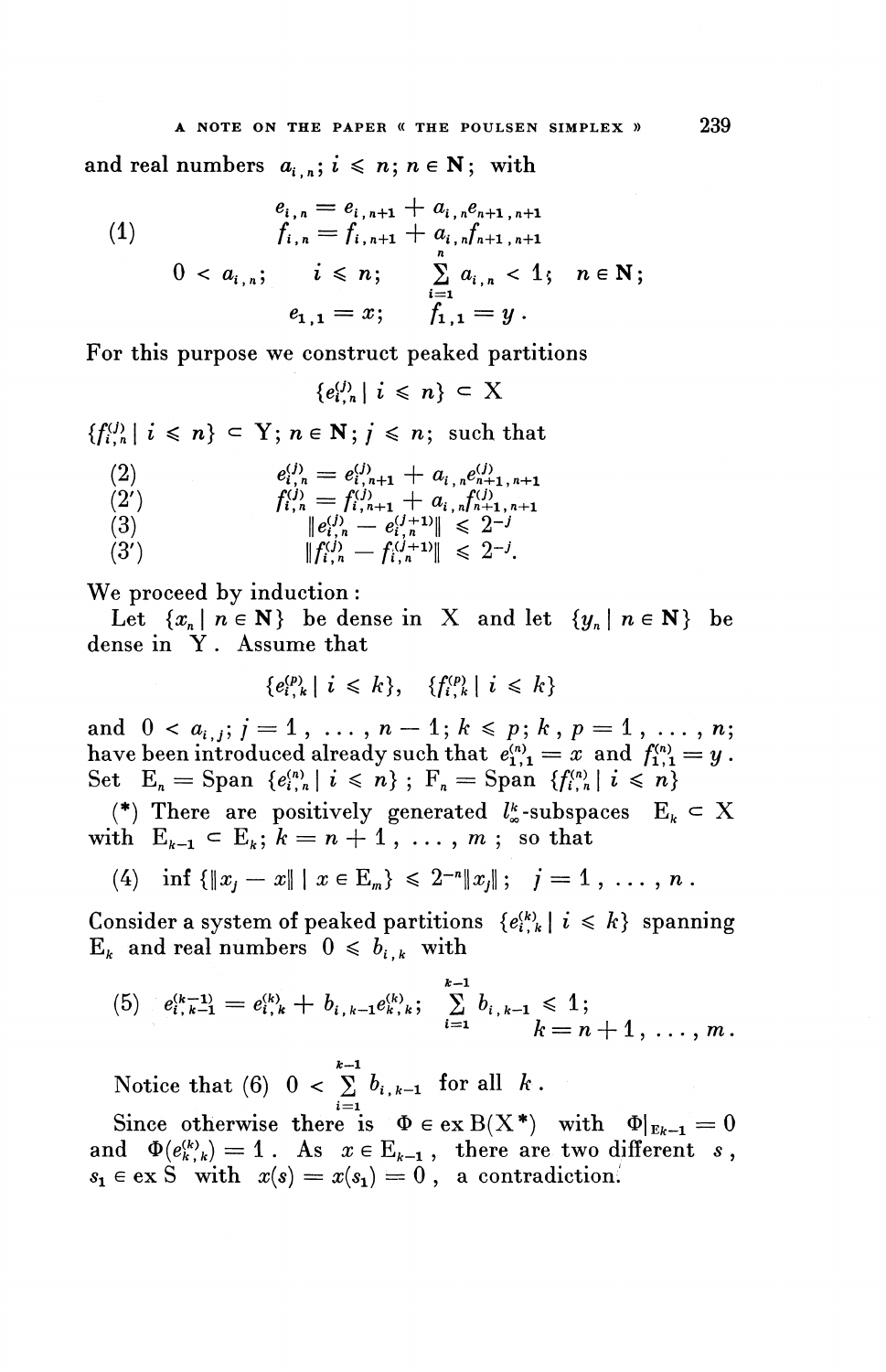We first perturb  $\{e^{(n)}_{i,n}\}\ i \leq n\}$ : **STEP**  $(n + 1)$ : Consider

(7) 
$$
x = e_{1,1}^{(n)} = e_{1,n}^{(n)} + \sum_{j=2}^{n} k_j e_{j,n}^{(n)} = e_{1,n+1}^{(n+1)} + \sum_{j=2}^{n} k_j e_{j,n+1}^{(n+1)} + \left(b_{1,n} + \sum_{j=2}^{n} k_j b_{j,n}\right) e_{n+1,n+1}^{(n+1)}
$$

where  $0 \leq k_j \leq 1$ ;  $2 \leq j \leq n$ . Even  $k_j < 1$  holds properly for all  $j = 2, \ldots, n$ ; since otherwise there would be two different  $s_1$ ,  $s_2 \in \text{ex } S$  with  $x(s_1) = x(s_2) = 1$ ; which can be infered from (7) similarly as the proof of (6). Using the same kind of argument shows  $0 < k_j$  for all  $j = 2, \ldots, n$ . In view of (6) there is some  $b_{i,n} \neq 0$ .

(a) Let  $\sum_{i=1}^n b_{i,n} < 1$ :

Let  $i_0$  be an index with  $b_{i_0} \neq 0$ . Set  $k_1 = 1$  and

$$
\rho = \min \left( \left( 1 - \sum_{i=1}^{n} b_{i,n} \right) |k_{i_0}(n-1) - \sum_{j=1}^{n} k_j|^{-1}; 1/n \right).
$$

Define

$$
a_{i_0,n} = \left(1 - 2^{-2n}\rho \sum_{\substack{j=1 \ j \neq i_0}}^n k_j\right) b_{i_0,n}
$$
  

$$
a_{i,n} = b_{i,n} + 2^{-2n}\rho k_{i_0} b_{i_0,n}; \quad i \neq i_0.
$$

(b) Assume now  $\sum_{i=1}^n b_{i,n} = 1$ .

From our assumption  $x \in \Lambda(S,s)$  together with (7) it follows similarly as above that there is  $i \geq 2$  with  $b_{i,n} > 0$ . Assume without loss of generality that  $b_n > 0$ .

Example without loss of generality that  $b_{n,n} > 0$ .<br>
Let  $\rho = \min \left( \frac{1}{2} (1 - k_n) |k_n(n-1) - \sum_{j=1}^{n-1} k_j|^{-1}; 1/n \right)$ . Define

Denne  
\n
$$
a_{1,n} = b_{1,n} + 2^{-(2n+1)}k_n(1+\rho)b_{n,n}
$$
\n
$$
a_{i,n} = b_{i,n} + 2^{-(2n+1)}k_n\rho b_{n,n}; 2 \le i \le n-1 \quad (if \ n > 2)
$$
\n
$$
a_{n,n} = \left(1 - 2^{-(2n+1)} - 2^{-(2n+1)}\rho \sum_{j=1}^{n-1} k_j\right) b_{n,n}.
$$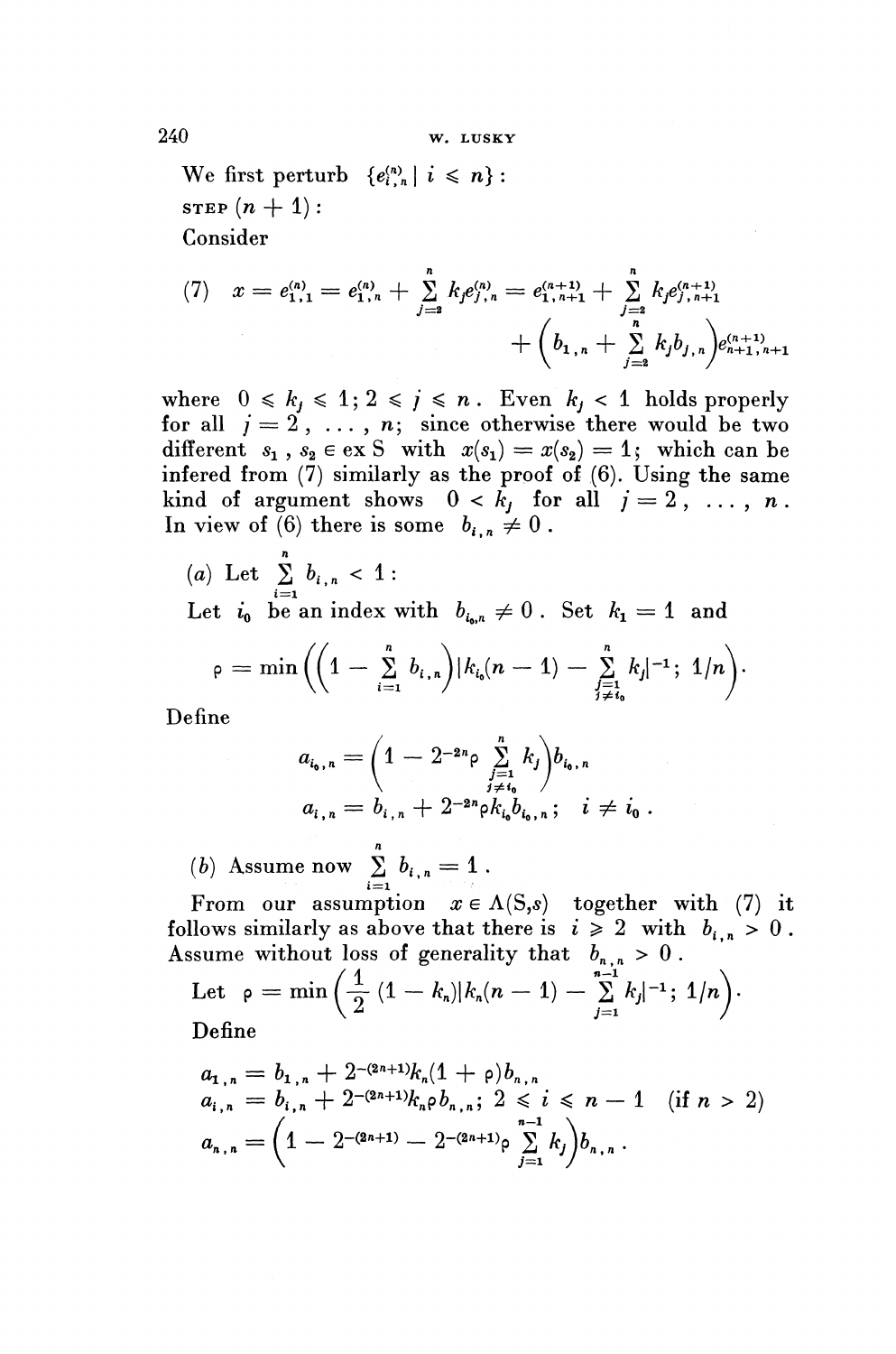Hence in either case  $0 < a_{i,n}$  for all  $i = 1, \ldots, n$  and  $\sum_{i=1}^n a_{i,n} < 1$ . Furthermore

$$
(8) \qquad |a_{i,n}-b_{i,n}| \leq 2^{-2n} \quad \text{for all} \quad i \leq n.
$$

Define

(8) 
$$
|a_{i,n} - b_{i,n}| \leq 2^{-2n}
$$
 for all  $i \leq n$ .  
\n
$$
e_{i,n}^{(n+1)} = e_{i,n+1}^{(n+1)} + a_{i,n}e_{n+1,n+1}^{(n+1)} \quad i \leq n+1
$$
\n(9) 
$$
e_{i,n}^{(n+1)} = e_{i,n}^{(n+1)} + a_{i,n-1}e_{n,n}^{(n+1)} \quad i \leq n
$$
\n
$$
\vdots
$$
\n
$$
e_{i,1}^{(n+1)} = e_{i,2}^{(n+1)} + a_{i,1}e_{i,2}^{(n+1)}.
$$

From (8) and (9) we derive easily  $||e_{i,k}^{(n+1)} - e_{i,k}^{(n)}|| \leq 2^{-n};$  $k=1, \ldots, n+1; i\leq n$ . Hence  $(2)_{n+1}$  and  $(3)_{n+1}$  are established.

Furthermore, because the elements  $k_j$  of (7) depend only on  $a_{i,k}$ ;  $i \le k \le n - 1$ ; we obtain

$$
e_{1,1}^{(n+1)} = e_{1,n+1}^{(n+1)} + \sum_{j=2}^{n} k_j e_{j,n+1}^{(n+1)}
$$
  
\n
$$
= e_{1,n+1}^{(n+1)} + \sum_{j=2}^{n} k_j e_{j,n+1}^{(n+1)}
$$
  
\n
$$
= e_{1,n+1}^{(n+1)} + \sum_{j=2}^{n} k_j e_{j,n+1}^{(n+1)} + \left(a_{1,n} + \sum_{j=2}^{n} k_j a_{j,n}\right) e_{n+1,n+1}^{(n+1)}
$$
  
\n
$$
= e_{1,n+1}^{(n+1)} + \sum_{j=2}^{n} k_j e_{j,n+1}^{(n+1)} + \left(b_{1,n} + \sum_{j=2}^{n} k_j b_{j,n}\right) e_{n+1,n+1}^{(n+1)}
$$
  
\n
$$
= e_{1,1}^{(n)} = x.
$$

Now, in  $s_{\text{TEP}} (n + 2)$ , repeat the procedure of  $s_{\text{TEP}}$ (n + 1) but replace  $E_{n+1}$  by  $E_{n+2}$  and  $n + 1$  by  $n + 2$ . Then turn to  $\text{STEP}$   $(n+3)$ , ...,  $\text{STEP}$   $(m)$ . We obtain  $(2)_{n+1}, \ldots, (2)_m$  and  $(3)_{n+1}, \ldots, (3)_m$ .

Consider now  $F_n$ . Find positively generated  $l^k$  subspaces Consider now  $\Gamma_n$ . Find positively generated  $\iota_{\infty}$  subspaces  $F_n \subseteq F_{n+1} \subseteq \ldots \subseteq F_m \subseteq Y$  and peaked partitions spanning  $F_k$ ,  $\{f_{i,k}^{(m)} \in F_k \mid i \leq k\}$  with

$$
f_{i,k}^{(m)} = f_{i,k+1}^{(m)} + a_{i,k} f_{k+1,k+1}^{(m)}; \quad k = n, \ldots, m-1
$$

where we have set  $f^{(m)}_{i, n} = f^{(n)}_{i, n}; i = 1, \ldots, n$ . This is possible by the Corollary after Lemma 4 . Define

$$
f_{i,k}^{(j)} = f_{i,k}^{(m)}; \quad i \leq k; \quad n+1 \leq k \leq m; \quad n+1 \leq j \leq m
$$
  

$$
f_{i,k}^{(j)} = f_{i,k}^{(n)}; \quad i \leq k; \quad 1 \leq k \leq n; \qquad n+1 \leq j \leq m.
$$

Find positively generated  $l_{\infty}^{k}$ -subspaces  $F_{k}$  of Y with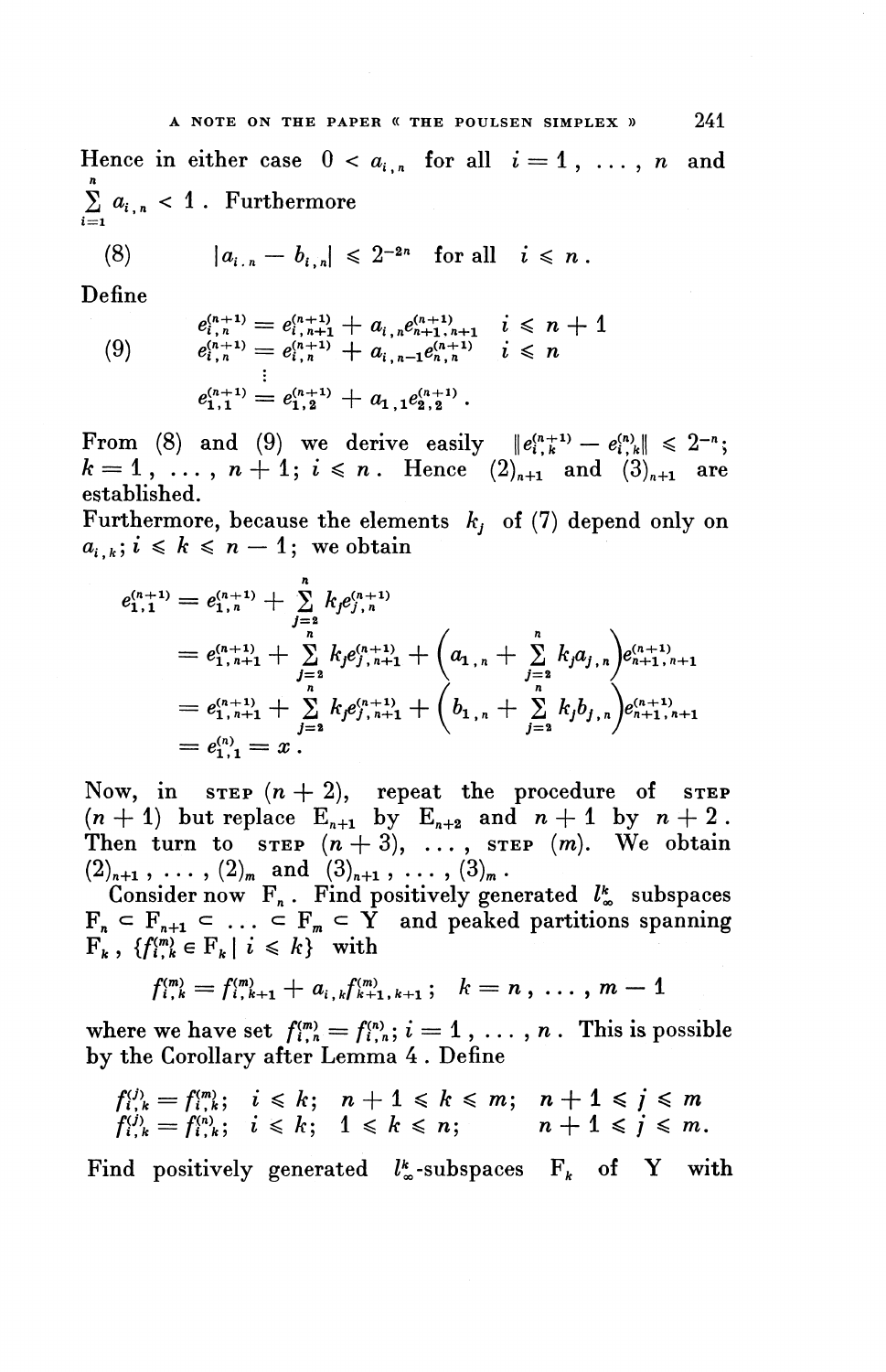$F_{k-1} \subset F_k; k = m + 1, \ldots, r; \text{ such that}$ 

(10) inf 
$$
\{\|y_j - x\| \mid x \in F_r\} \leq 2^{-m} \|y_j\|;
$$
  $j = 1, ..., m$ .

Repeat  $(*)$  with r instead of m and F<sub>r</sub> instead of E<sub>m</sub>. This yields  $(2')_{m+1}$ , ...,  $(2')_r$  and  $(3')_{m+1}$ , ...,  $(3')_r$ .

Then go back to  $E_m$  and find positively generated  $l^k_m$ -subspaces  $E_{m+1} \subset \ldots \subset E_r$  of X with  $E_m \subset E_{m+1}$  and peaked partitions  $\{e^{(r)}_i \mid i \leq k\}$  of E<sub>k</sub> with

$$
e_{i,k}^{(r)} = e_{i,k+1}^{(r)} + a_{i,k}e_{k+1,k+1}^{(r)}; \quad k = m, \ldots, r-1.
$$

(We have set  $e_{i,m}^{(r)} = e_{i,m}^{(m)}$ ).

**Define**

$$
\begin{array}{ll}\n\text{e have set } e_{i,m}^{(r)} = e_{i,m}^{(m)}.\n\end{array}
$$
\n
$$
\begin{array}{ll}\n\text{Define} \\
e_{i,k}^{(j)} = e_{i,k}^{(r)}; \quad i \leq k; \quad m+1 \leq k \leq r; \quad m+1 \leq j \leq r; \\
e_{i,k}^{(j)} = e_{i,k}^{(m)}; \quad i \leq k; \quad 1 \leq k \leq m; \quad m+1 \leq j \leq r.\n\end{array}
$$

Finally go back to  $(*)$  and repeat everything with E<sub>r</sub> and F<sub>r</sub>. instead of  $E_n$  and  $F_n$ , respectively. By (3) and (3') we obtain

$$
e_{i,n}=\lim_{j\to\infty}e_{i,n}^{(j)};\ \ f_{i,n}=\lim_{j\to\infty}f_{i,n}^{(j)};\ \ i\leq n\ ,\ n\in\mathbb{N};
$$

which are elements of peaked partitions with

 $e_{i,n} = e_{i,n+1} + a_{i,n}e_{n+1,n+1};$   $f_{i,n} = f_{i,n+1} + a_{i,n}f_{n+1,n+1}$  $i \le n; n \in \mathbb{N}$ ;  $f_{1,1} = y; e_{1,1} = x$  ((2) and (2')). From (4), (10)

**and** (3), (3') **we infer that**

closed span  $\{f_{i,n} | i \leq n; n \in \mathbb{N}\} = Y$ and closed span  $\{e_{i,n} \mid i \leq n; n \in \mathbb{N}\} = X$ .

We define an isometric isomorphism  $T : A_0(S;s) \to A_0(S;\tilde{s})$  by  $\mathbf{T}(e_{i,n})=f_{i,n}; i \leq n; n \in \mathbf{N}$  .  $\square$ 

Proposition 6 establishes the assertion (a) of the Theorem if we extend T isometrically on  $A(S)$  by defining  $T(1) = 1$ . **Proof** of  $(b)$ :

Let  $u, \, v \in \text{ex } S$  so that  $g(u) > 0$  and  $g(v) < 0$ . If there were an isometric isomorphism (onto) then in view of Lemma 5 there would be  $\tilde{g} \in \partial B(A_0(S; s_1))$  with  $\tilde{g}(u) > 0$ and  $\tilde{g}(\varphi) < 0$  so that  $\tilde{g}(s) \neq 0$  for all  $s \in S$ ;  $s \neq s<sub>1</sub>$ . But